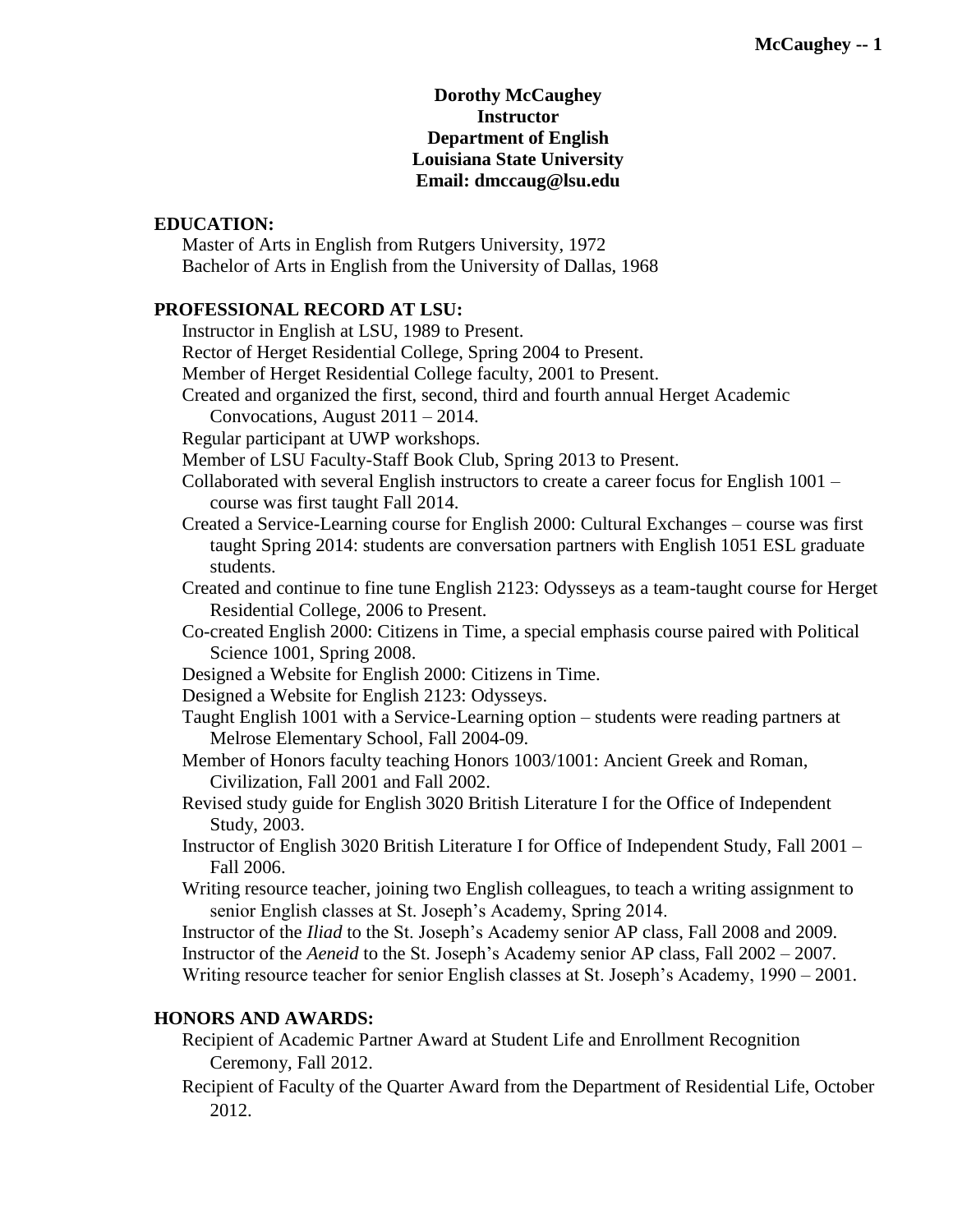- Named St. Joseph's Academy Outstanding Alumnae for 2011 and received recognition at April 2011 banquet.
- Chosen as Faculty Representative, "Gold Standard Bearer," for Residential Life's public relations campaign "Love Purple, Live Gold," Fall 2010.
- Received the George Deer Distinguished Teaching Award for 2004-2005.
- Recipient of Tiger Athletic Foundation Undergraduate Teaching Award 2000 from University College.
- Named for Superior Instruction of Freshman Students in the Fall of 1996-2009 by Alpha Lambda Delta Freshman Honor Society.
- Recipient of Outstanding Teaching Mentor Award, Spring 1997.

Taught student who received 1997 Caffee Award for the best freshman essay.

#### **PRESENTATIONS AND PUBLICATIONS:**

- "Aristotle Wired: Teaching the Classics with ePortfolios," presented at LSU's Technology Share Fair, October 2009.
- "Aristotle Wired: How Herget Residential College Energizes Learning with ePortfolios," presented at the ACUHO-I Conference October 2009 in Columbus, Ohio.
- "Light Reflected off Achilles' Shield: Homer as Grounding for a Course on Ancient and Modern Order," presented at ACTC Conference in Memphis, April 2009.
- "How Sausage Is Made: What They Never Tell You about Service-Learning," presented at the Gulf South Summit on Service Learning, March 2009.
- "Odysseys: Teaching the Classics with Student ePortfolios,**"** presented at LACC Conference at LSU, November 2006.
- Co-editor and creative contributor (as part of church volunteer service) for the St. Thomas More Parish *Tower*, a four-page newspaper published weekly, 1976–2006.
- Editor, writer, and photographer of the Department of English newsletter, *Word for Word*, Spring 1996–Fall 1998.

## **UNIVERSITY SERVICE**

- Member of University Hearing Panel, Fall 2013 to Present.
- Member of HSS Faculty Senate, elected May 2013 to serve 2 years.
- Creator of first, second, third and fourth annual Herget Academic Convocations to promote student retention.
- Organizer and discussion leader for Herget Residential College's participation in LSU Summer Reading Program, August 2004-2008.
- Contributing photographer for *Kaleidoscope*, Arts & Sciences magazine, Spring and Fall 2007, Spring and Fall 2008, Spring and Fall 2009.

# **DEPARTMENT SERVICE:**

- Member of UWP Grade Appeals Committee, Fall 2013 to Present.
- Member of English Undergraduate Grade Appeals Committee, Fall 2013.
- Member of English 1001 assessment group, Fall 2013.
- Member of English department instructor personnel committee, 2007-2011.
- Member of English department community relations committee, 2005-2006.
- Member of English department executive committee, representing instructor rank, 2003-05. Photographer at English functions, responsible for English current events photo boards.
- Designer and updater of three photo boards of English faculty and graduate students, 2001 to Present.